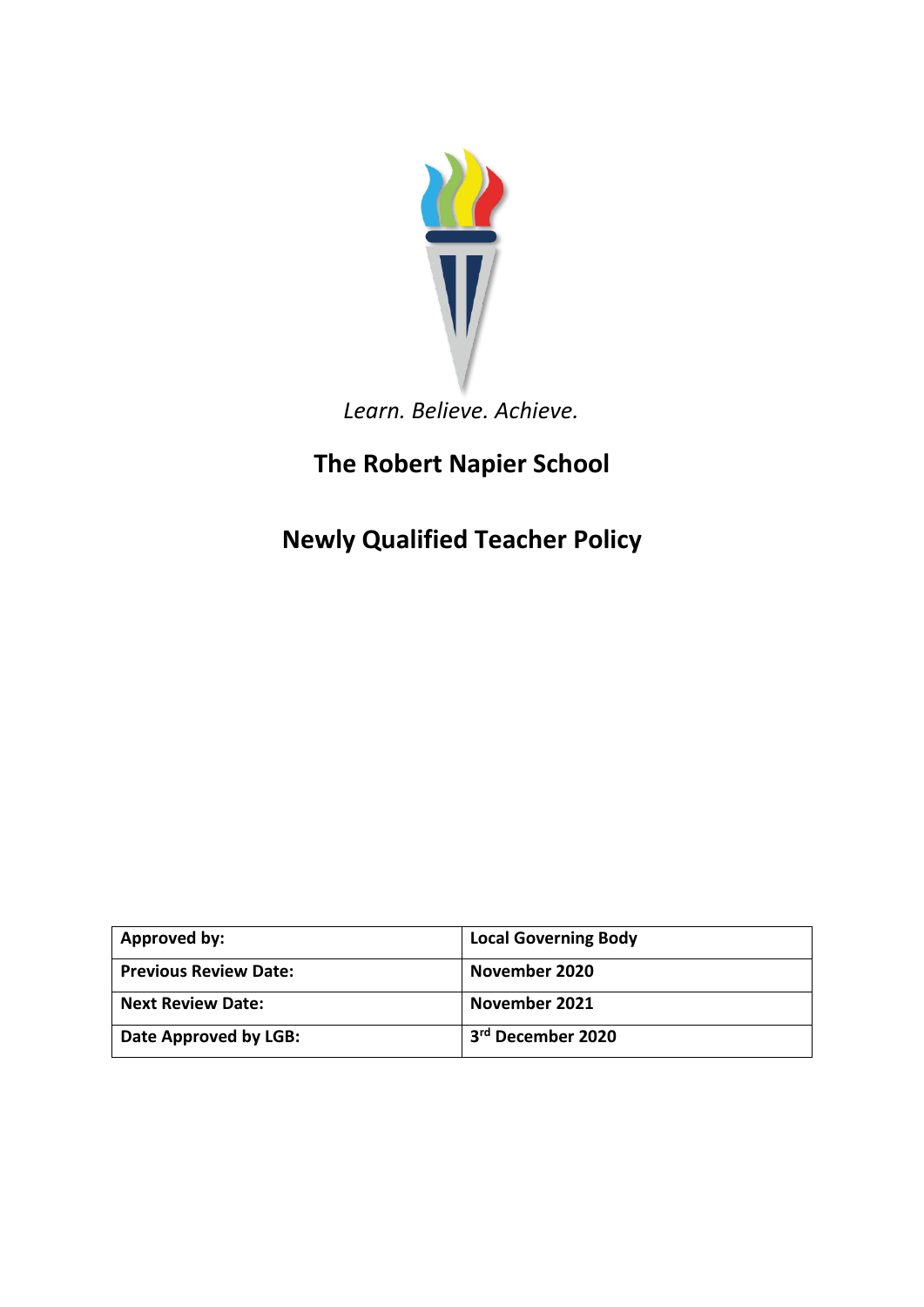## **Contents**

## <span id="page-1-0"></span>**1. Aims**

The school aims to:

- Run a NQT induction programme that meets all the statutory requirements
- Provide NQTs with a supportive environment that develops them and equips them with the tools to be effective and successful teachers
- Ensure all staff understand their role in the induction programme

## <span id="page-1-1"></span>**2. Legislation and statutory guidance**

This policy is based on the Department for Education's statutory guidance [Induction for Newly Qualified](https://www.gov.uk/government/publications/induction-for-newly-qualified-teachers-nqts)  [Teachers \(England\)](https://www.gov.uk/government/publications/induction-for-newly-qualified-teachers-nqts) and [The Education \(Induction Arrangements for School Teachers\) \(England\) Regulations](http://www.legislation.gov.uk/uksi/2012/1115/contents/made)  [2012.](http://www.legislation.gov.uk/uksi/2012/1115/contents/made)

The 'relevant standards' referred to below are the [Teachers' Standards](https://www.gov.uk/government/publications/teachers-standards).

This policy complies with our funding agreement and articles of association.

## <span id="page-1-2"></span>**3. The induction programme**

For a full-time NQT, the induction programme will typically last for a single academic year. Part-time NQTs will serve a full-time equivalent.

The programme is quality assured by Medway Council, our 'appropriate body'.

## **3.1 Posts for induction**

Each NQT will:

- Be provided with the necessary employment tasks, experience and support to enable them to demonstrate satisfactory performance against the relevant standards throughout, and by the end of, the induction period
- Have an appointed induction tutor, who will have qualified teacher status (QTS)
- $\geq$  Have a reduced timetable to allow them to undertake activities in their induction programme, with no more than 90% of the timetable of our existing teachers on the main pay range
- Regularly teach the same class or classes
- Take part in similar planning, teaching and assessment processes to other teachers working in similar posts
- Not be given additional non-teaching responsibilities without appropriate preparation and support
- Not have unreasonable demands made upon them
- Not normally teach outside the age range and/or subjects they have been employed to teach
- $\geq$  Not be presented with unreasonably demanding pupil discipline problems on a day-to-day basis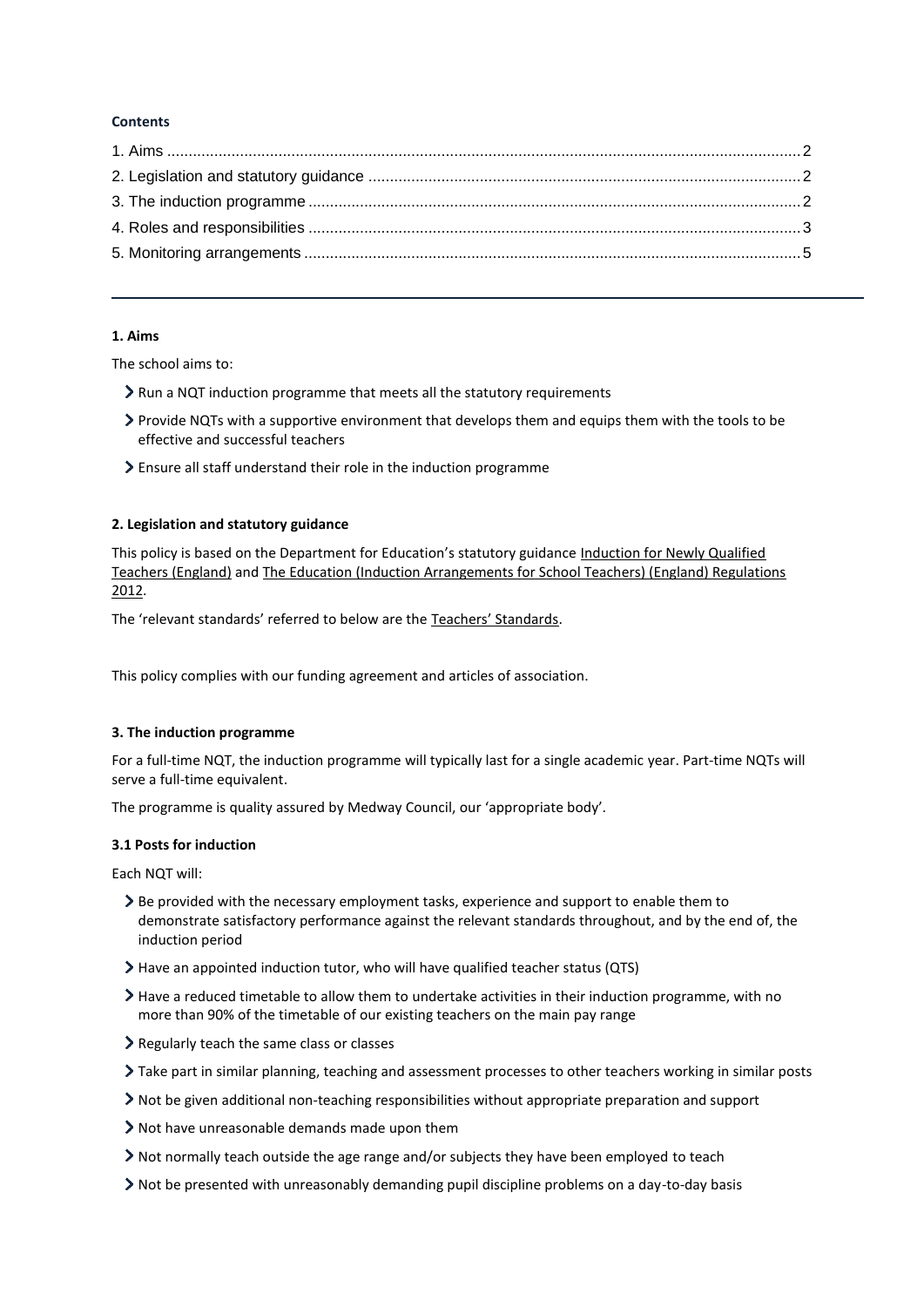## **3.2 Support for NQTs**

We support NQTs with:

- Their designated induction tutor, who will provide day-to-day monitoring and support, and co-ordinate their assessments
- Observations of their teaching at regular intervals, and follow-up discussions with prompt and constructive feedback
- Regular professional reviews of their progress, to take place, at which we will review their objectives and revise them in relation to the relevant standards and their current needs and strengths
- Chances to observe experienced teachers, either within the school or at another school with effective practice

#### **3.3 Assessments of NQT performance**

Formal assessment meetings will take place on a bi-termly basis, carried out by the Induction Tutor.

These meetings will be informed by clear and transparent evidence gathered during the preceding assessment period, and drawn from the NQT's work as a teacher and from their induction programme. Copies of the evidence relied on will be provided to the NQT and the appropriate body.

After these meetings, formal assessment reports will be completed that clearly show how the NQT is performing against the relevant standards.

At the end of the programme, NQTs will take part in a final formal assessment meeting. The outcomes of this meeting will be used by the headteacher to decide whether the NQT's performance is satisfactory against the relevant standards. The decision will be written up in a final assessment form.

The NQT can add their own comments to this final form.

The form will then be sent to the appropriate body, who will make the final decision on whether the NQT has passed their induction period.

#### **3.4 At-risk procedures**

If it becomes clear the NQT is not making sufficient progress, additional monitoring and support measures must be put in place immediately, meaning:

- Areas in which improvement is needed are identified
- Appropriate objectives are set to guide the NQT towards satisfactory performance
- An effective support programme is put in place to help the NQT improve their performance

If there are still concerns about the NQT's progress at their next formal assessment, so long as it is not the final assessment, the headteacher will discuss this with the NQT, updating objectives as necessary and giving details of the improvement plan for the next assessment period.

#### <span id="page-2-0"></span>**4. Roles and responsibilities**

#### **4.1 Role of the NQT**

The NQT will:

- Provide evidence that they have QTS and are eligible to start induction
- Meet with their induction tutor at the start of the programme to discuss and agree priorities, and keep these under review
- Agree with their induction tutor how best to use their reduced timetable allowance
- $\triangleright$  Provide evidence of their progress against the relevant standards
- Participate fully in the monitoring and development programme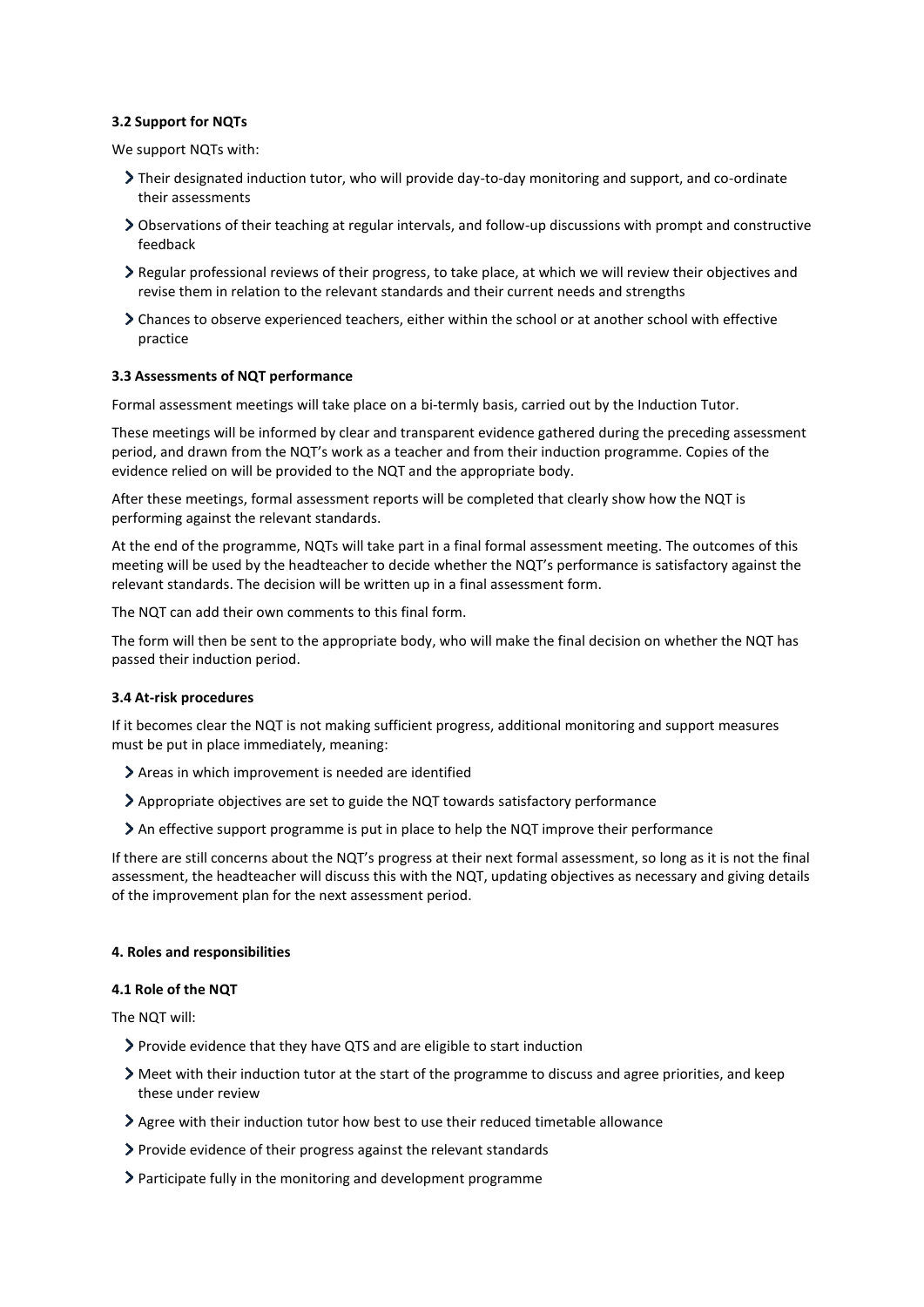- Participate in scheduled classroom observations, progress reviews and formal assessment meetings
- $\geq$  Agree with their induction tutor the start and end dates of the induction period, and the dates of any absences from work during the period
- > Keep copies of all assessment forms

#### **When the NQT has any concerns**, they will:

- $\geq$  Raise these with their induction tutor as soon as they can
- Consult with their contact at the appropriate body at an early stage if there are difficulties in resolving issues with their tutor or within the school

## **4.2 Role of the headteacher**

The headteacher will:

- Check that the NQT has been awarded QTS and whether they need to serve an induction period
- Agree, in advance of the NQT starting, who will act as the appropriate body
- $\geq$  Notify the appropriate body when an NQT is taking up a post and undertaking induction
- Make sure the NQT's post is suitable according to statutory guidance (see section 3.1 above)
- Ensure the induction tutor is appropriately trained and has sufficient time to carry out their role effectively
- Ensure the NQT's progress is reviewed regularly, including through observations and feedback of their teaching
- Ensure that formal assessments are carried out and reports completed and sent to the appropriate body
- Maintain and keep accurate records of employment that will count towards the induction period
- Make the governing board aware of the support arrangements in place for the NQT
- Make a recommendation to the appropriate body on whether the NQT's performance against the relevant standards is satisfactory
- Participate in the appropriate body's quality assurance procedures of the induction programmes
- Keep all relevant documentation, evidence and forms on file for 6 years

#### **4.3 Role of the induction tutor**

The induction tutor will:

- Provide guidance and effective support to the NQT, including coaching and mentoring
- Carry out regular progress reviews throughout the induction period
- Undertake formal assessment meetings during the induction period, coordinating input from other colleagues as appropriate
- Inform the NQT during the assessment meeting of the judgements to be recorded on their formal assessment record and invite the NQT to add their own comments
- Ensure that the NQT's teaching is observed and feedback is provided
- Ensure the NQT is aware of how they can raise concerns about their induction programme or their personal progress, both within and outside of the school
- Take prompt, appropriate action if the NQT appears to be having difficulties

#### **4.4 Role of the governing board**

The governing board will:

Ensure the school complies with statutory guidance